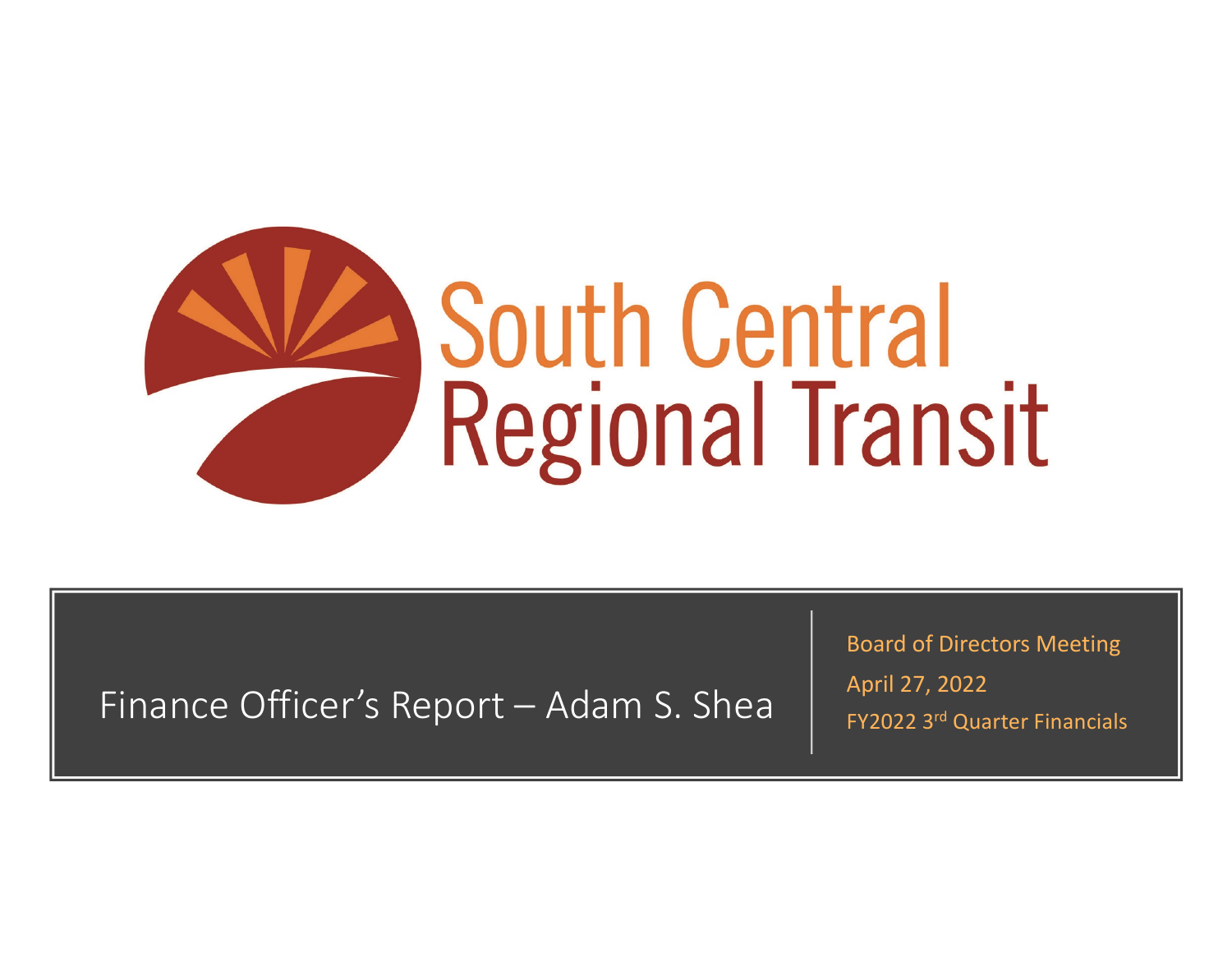

## 3rd Quarter-FY2022 Highlights

- REVENUE 67% Received or Billed YTD
	- \$188,467.84 Outstanding Receivable
	- \$798,177.39 Remaining Balance of Operating Revenue 32%
- EXPENDITURES –65.8% Expensed items YTD over total budgeted expenses
	- The following are percentages of total expensed items
		- Personnel Services \$668,768.32 50.4%
		- Employee Benefits \$199,548.17 15.0%
			- Total \$883,415.49 65.4% of total expensed items
		- Travel & Maintenance \$225,381.44 17.0%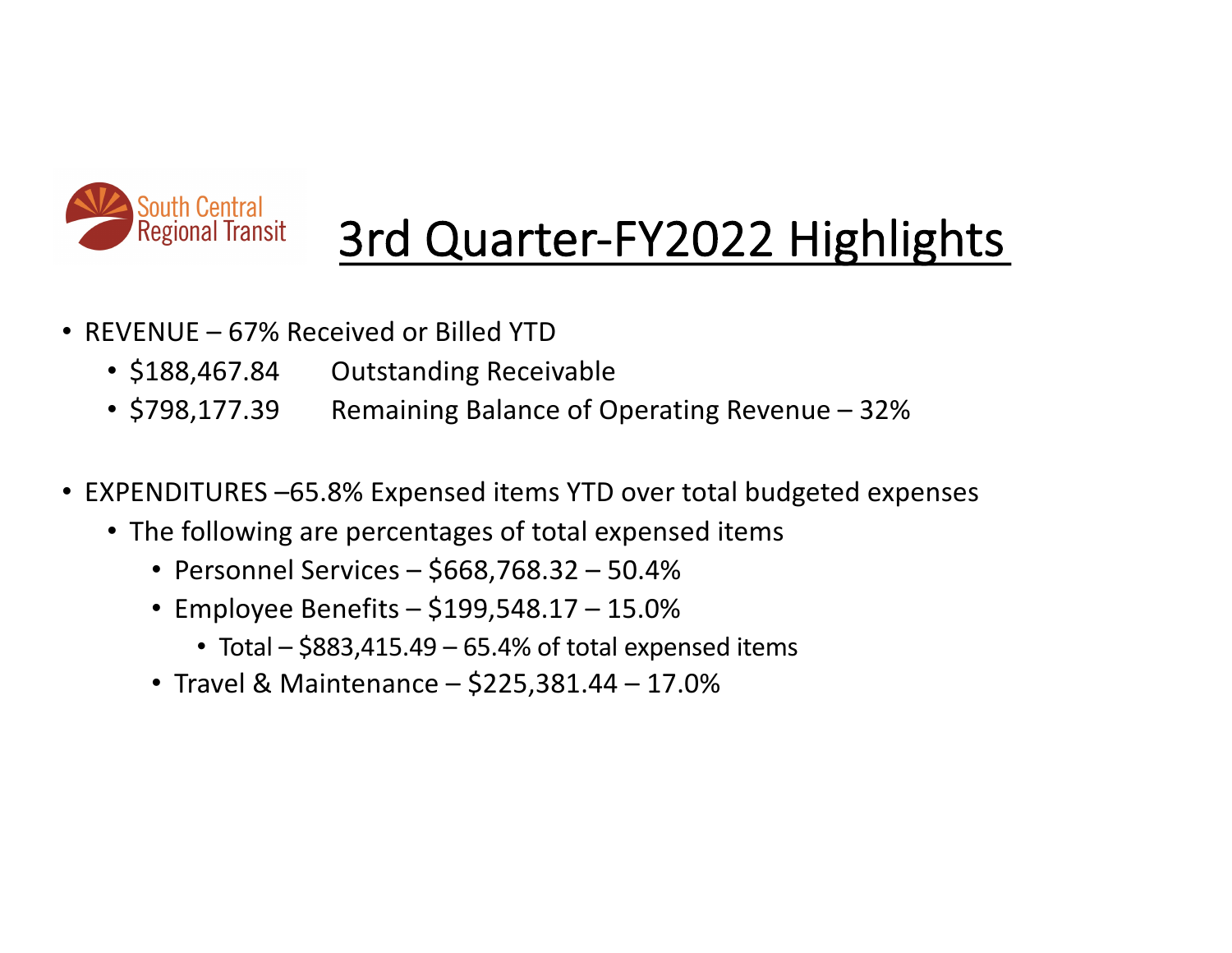

## Bank of the West

| <b>March 2022</b>                |             |                                  |  |
|----------------------------------|-------------|----------------------------------|--|
| <b>Operating Account - 2011</b>  | \$81,302.83 |                                  |  |
| <b>Money Market</b>              | \$30,083.78 | (Interest rate at .07% per year) |  |
|                                  |             |                                  |  |
| Total Cash On Hand at 03/31/2022 |             | \$111,386.61                     |  |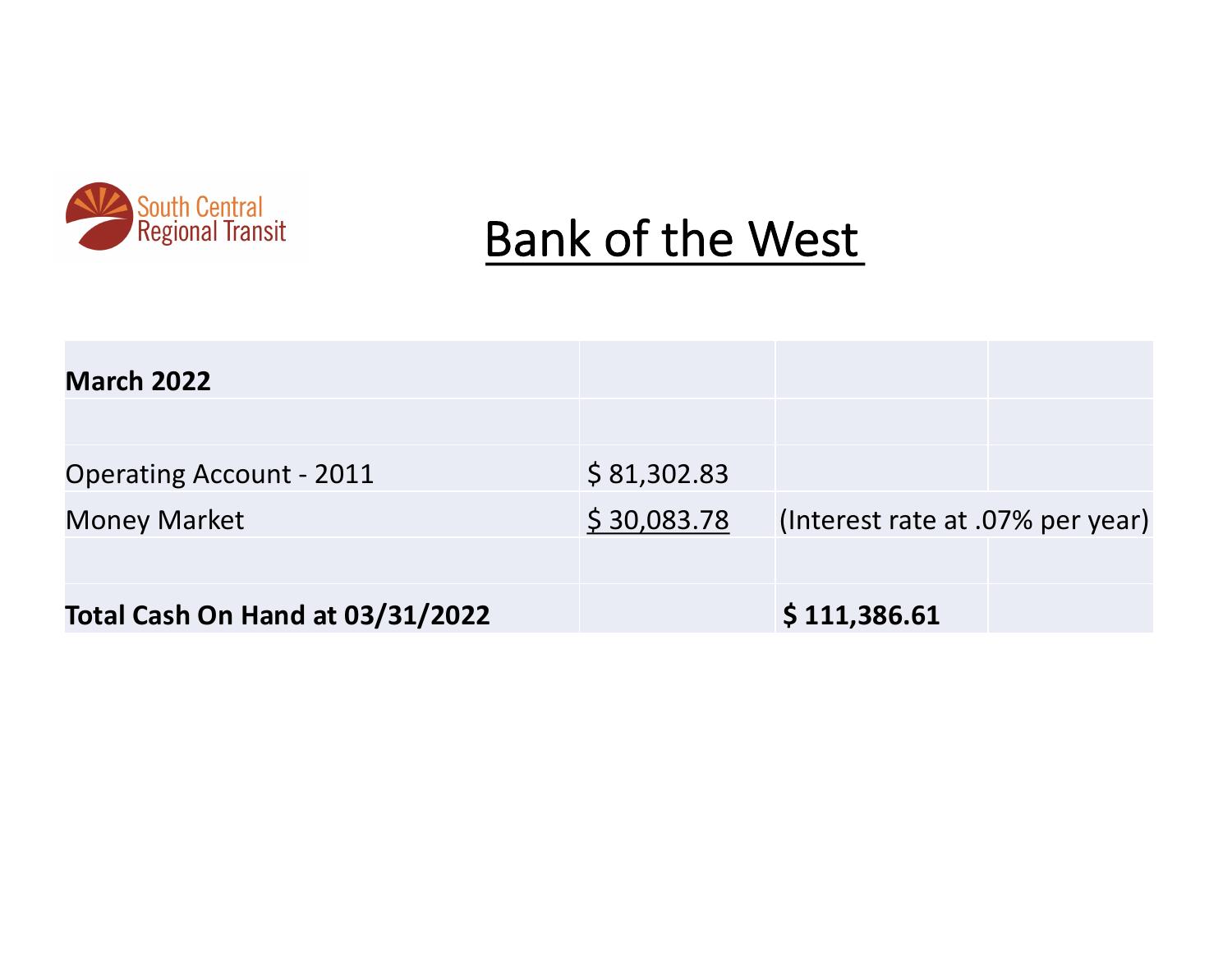

| <b>Expenditures - 3rd Quarter</b>                      | Reporting as of 3rd Quarter FY2021-2022 |              |              |              |                       |                                    |                   |                                                 |                           |                            |            |                    |               |                           |                        |
|--------------------------------------------------------|-----------------------------------------|--------------|--------------|--------------|-----------------------|------------------------------------|-------------------|-------------------------------------------------|---------------------------|----------------------------|------------|--------------------|---------------|---------------------------|------------------------|
| <b>Descriptions</b>                                    | <b>Approved Budget</b>                  | Amendment #1 | Amendment #2 | Amendment#3  | <b>Revised Budget</b> | <b>Year to Date</b><br>Expenditure | % YTD             | Remaining<br><b>Budgeted</b><br><b>Expenses</b> | First<br>Quarter<br>Total | Second<br>Quarter<br>Total | $Jan-22$   | <b>Feb-22</b>      | <b>Mar-22</b> | Third<br>Quarter<br>Total | <b>YTD Expenditure</b> |
| <b>Personnel Services</b>                              |                                         |              |              |              |                       |                                    |                   |                                                 |                           |                            |            |                    |               |                           |                        |
| Salaries                                               | 959,112.64                              |              |              |              | 959,112.64            | 668,768.32                         | 69.7%             | 290,344.32                                      | 227,768.75                | 235,690.94                 | 74,845.63  | 73,746.59          | 56,716.41     | 205,308.63                | 668,768.32             |
| <b>Employee Benefits</b>                               |                                         |              |              |              |                       |                                    |                   |                                                 |                           |                            |            |                    |               |                           |                        |
| FICA/Medicare Tax                                      | 78,666.97                               |              |              |              | 78,666.97             | 48.859.32                          | 62.19             | 29,807.65                                       | 15,897.42                 | 17,549.44                  | 5.619.18   | 5,779.12           | 4,014.16      | 15,412.46                 | 48,859.32              |
| Unemployment Tax                                       | 14,348.21                               |              |              | (10,000.00)  | 4,348.21              | 3,134.43                           | 72.19             | 1,213.78                                        | 574.70                    | 501.86                     | 648.09     | 882.69             | 527.09        | 2,057.87                  | 3,134.43               |
| Workers Comp Insurance                                 | 37,000.00                               |              | (21,901.00)  |              | 15,099.00             | 15,099.00                          | 100.0%            | $\overline{a}$                                  | 15,099.00                 | $\sim$                     |            |                    |               |                           | 15,099.00              |
| Health Insurance and Life                              | 184,292.64                              |              | (4,942.31)   | (40,000.00)  | 139,350.33            | 98,896.13                          | 71.0%             | 40,454.20                                       | 36,962.43                 | 32,061.79                  | 9,275.96   | 10,228.49          | 10,367.46     | 29,871.91                 | 98,896.13              |
| Retirement - PERA & PERA Smart Save                    | 76,234.63                               |              |              |              | 76,234.63             | 48,658.29                          | 63.8%             | 27,576.34                                       | 15,895.41                 | 17,347.49                  | 5,694.21   | 5,308.46           | 4,412.72      | 15,415.39                 | 48,658.29              |
| <b>Travel &amp; Maintenance</b>                        |                                         |              |              |              |                       |                                    |                   |                                                 |                           |                            |            |                    |               |                           |                        |
| Travel - Reimbursement                                 | 8,500.00                                |              |              | 5,000.00     | 13,500.00             | 8,590.07                           | 63.6%             | 4,909.93                                        | 2,560.98                  | 1,930.96                   | 438.05     | 479.22             | 3,180.86      | 4,098.13                  | 8,590.07               |
| Fuel - WEX                                             | 166,000.00                              | 45,273.44    |              | 50,000.00    | 261,273.44            | 173,995.78                         | 66.69             | 87,277.66                                       | 57,366.27                 | 60,220.39                  | 19,571.55  | 17,238.02          | 19,599.55     | 56,409.12                 | 173,995.78             |
| Maintenance on Vehicles                                | 25,000.00                               | 4,000.00     | 5,000.00     | 25,000.00    | 59,000.00             | 42,795.59                          | 72.5%             | 16,204.41                                       | 9,105.62                  | 15,144.38                  | 3,617.44   | 2,856.19           | 12,071.96     | 18,545.59                 | 42,795.59              |
| <b>Supplies</b>                                        |                                         |              |              |              |                       |                                    |                   |                                                 |                           |                            |            |                    |               |                           |                        |
| Equipment & Uniforms                                   | 20,200.00                               | (4,000.00)   | (10,000.00)  | (5,000.00)   | 1,200.00              | 559.92                             | 46.7%             | 640.08                                          | 559.92                    |                            |            |                    |               |                           | 559.92                 |
| Shop Supplies & Shop Tools                             | 7,800.00                                | (2,000.00)   |              |              | 5,800.00              | 4,871.93                           | 84.0%             | 928.07                                          | 736.50                    | 1,120.15                   | 1,139.58   | 333.95             | 1,541.75      | 3,015.28                  | 4,871.93               |
| Safety Equipment / Training                            | 2,100.00                                |              |              |              | 2,100.00              | 1,406.18                           | 67.0%             | 693.82                                          | 599.81                    | 405.80                     |            |                    | 400.57        | 400.57                    | 1,406.18               |
| Fareboxes                                              |                                         |              |              |              |                       |                                    | #DIV/0            |                                                 |                           |                            |            |                    |               |                           |                        |
| Supplies (Covid19)                                     | 10,800.00                               | (2,000.00)   |              |              | 8,800.00              | 6,929.32                           | 78.79             | 1,870.68                                        | 2,003.21                  | 2,397.48                   | 1,363.00   | 661.91             | 503.72        | 2,528.63                  | 6,929.32               |
| <b>Insurances</b>                                      |                                         |              |              |              |                       |                                    |                   |                                                 |                           |                            |            |                    |               |                           |                        |
| D&O Insurance                                          | 3,640.00                                | (3,640.00)   | 508.00       |              | 508.00                | 508.00                             | 100.09            | $\sim$                                          |                           | 508.00                     |            |                    |               |                           | 508.00                 |
| NM Municipal League - NMSIF                            | 76,000.00                               | (20,000.00)  | (44, 255.35) | 522.00       | 12,266.65             | 12,266.65                          | 100.0%            | $\sim$                                          | 11,744.65                 | $\sim$                     |            | 1.00               | 521.00        | 522.00                    | 12,266.65              |
| <b>Projects</b>                                        |                                         |              |              |              |                       |                                    |                   |                                                 |                           |                            |            |                    |               |                           |                        |
| Capital Outlay                                         |                                         |              | 88,751.64    | (17, 752.00) | 70,999.64             | 8,751.00                           | 12.39             | 62,248.64                                       | $\sim$                    | $\sim$                     |            |                    | 8,751.00      | 8,751.00                  | 8,751.00               |
| SBLB, LLC - On-Call Project Consulting                 |                                         |              | 11,415.00    | (3, 160.00)  | 8,255.00              | 1,365.00                           | 16.5%             | 6,890.00                                        | $\sim$                    | 1,365.00                   |            |                    |               |                           | 1,365.00               |
| <b>Bus Stop Refurbishing Project</b>                   |                                         |              | 10.000.00    | 6,800.00     | 16,800.00             | 10,152.70                          | 60.4%             | 6,647.30                                        | $\sim$                    | 4,107.23                   | 2,520.39   | 3,515.40           | 9.68          | 6,045.47                  | 10,152.70              |
| <b>Contractual Services</b>                            |                                         |              |              |              |                       |                                    |                   |                                                 |                           |                            |            |                    |               |                           |                        |
| ineLine Graphics/Del Valle/Mason                       | 5,500.00                                |              |              | (500.00)     | 5,000.00              | 2,938.20                           | 58.8%             | 2,061.80                                        | 2,039.20                  | 899.00                     |            |                    |               |                           | 2,938.20               |
| Legal Fees                                             | 19.000.00                               |              | (11, 355.00) |              | 7.645.00              | 3.507.50                           | 45.9%             | 4,137.50                                        | $\sim$                    | 2,645.00                   |            |                    | 862.50        | 862.50                    | 3,507.50               |
| Professional Fees & Svcs/Audit                         | 32,500.00                               |              | (16, 101.48) |              | 16,398.52             | 10,441.33                          | 63.7%             | 5,957.19                                        | $\sim$                    | $\sim$                     |            | 10,441.33          |               | 10,441.33                 | 10,441.33              |
| Alam Monitoring / Airtime                              | 6,720.00                                |              |              | (6,000.00)   | 720.00                | 565.00                             | 78.5 <sup>°</sup> | 155.00                                          | 275.00                    | 170.00                     | 80.00      |                    | 40.00         | 120.00                    | 565.00                 |
| Services ADP fees/Janitorial/RC Creations/Misc         | 17,200.00                               |              |              |              | 17,200.00             | 10,879.40                          | 63.39             | 6,320.60                                        | 3,033.73                  | 4,419.77                   | 1,884.25   | 699.40             | 842.25        | 3,425.90                  | 10,879.40              |
| Zia Therapy                                            | 20,000.00                               | (17, 633.44) | 1,254.80     |              | 3,621.36              | 1,180.26                           | 32.6%             | 2,441.10                                        | 366.56                    | $\sim$                     |            |                    | 813.70        | 813.70                    | 1,180.26               |
| Vanpool Tech Support                                   | 12,000.00                               |              |              |              | 12,000.00             |                                    | 0.09              | 12,000.00                                       |                           |                            |            |                    |               |                           |                        |
| IT Services / Web Services                             | 3,500.00                                |              |              | (1,100.00)   | 2,400.00              | 1,391.58                           | 58.0%             | 1,008.42                                        | 309.77                    | 831.86                     |            | 249.95             |               | 249.95                    | 1,391.58               |
| Drug & Alcohol Testing / Physicals / Background Checks | 3,025.00                                |              |              |              | 3,025.00              | 1,587.25                           | 52.59             | 1,437.75                                        | 732.61                    | 439.88                     | 79.00      |                    | 335.76        | 414.76                    | 1,587.25               |
| Printer                                                | 5,800.00                                |              |              | (2,000.00)   | 3,800.00              | 114.00                             | 3.0%              | 3,686.00                                        | 114.00                    | $\sim$                     |            |                    |               | $\sim$                    | 114.00                 |
| Signs                                                  | 6,800.00                                |              |              | (5,800.00    | 1.000.00              | 454.00                             | 45.4%             | 546.00                                          | 454.00                    | $\sim$                     |            |                    |               | $\sim$                    | 454.00                 |
| <b>Operating Costs</b>                                 |                                         |              |              |              |                       |                                    |                   |                                                 |                           |                            |            |                    |               |                           |                        |
| Advertisements/Promotional                             | 350.00                                  |              | 2,000.00     |              | 2,350.00              | 1,270.62                           | 54.19             | 1,079.38                                        | 310.53                    | 273.05                     | 187.36     | 499.68             |               | 687.04                    | 1,270.62               |
| <b>Bus Facility Lease</b>                              | 32,600.00                               |              |              |              | 32,600.00             | 24,449.62                          | 75.0%             | 8,150.38                                        | 9,449.62                  | 7,500.00                   | 2,500.00   | 2,500.00           | 2,500.00      | 7,500.00                  | 24,449.62              |
| Cell phone / T-Mobile / Internet                       | 13,800.00                               |              |              |              | 13,800.00             | 10,641.96                          | 77.19             | 3,158.04                                        | 3,910.73                  | 3,192.57                   | 1,201.89   | 187.12             | 2,149.65      | 3,538.66                  | 10,641.96              |
| onf/Seminars/Quickbooks/MS                             | 4,500.00                                |              | 2,000.00     |              | 6,500.00              | 5,033.73                           | 77.4%             | 1,466.27                                        | 1,892.39                  | 1,378.58                   |            | 969.72             | 793.04        | 1,762.76                  | 5,033.73               |
|                                                        | 6,500.00                                |              | 1,500.00     |              | 8,000.00              | 6,246.35                           | 78.19             | 1,753.65                                        | 586.11                    | 5,118.17                   | 170.58     | 200.91             | 170.58        | 542.07                    | 6,246.35               |
| Office Equipment / COVID-19 Exp                        | 744.00                                  |              |              | (250.00)     | 494.00                | 281.83                             | 57.1%             | 212.17                                          | 45.19                     | 54.93                      | 73.00      | 23.20              | 85.51         | 181.71                    | 281.83                 |
| Postage                                                |                                         |              |              |              |                       |                                    |                   |                                                 |                           |                            |            |                    |               |                           |                        |
| Radios                                                 | 12,000.00                               |              | (6, 200.00)  | 2,240.00     | 8,040.00              | 6,545.00                           | 81.4%             | 1,495.00                                        | 2,800.00                  | 1,680.00                   | 560.00     |                    | 1,505.00      | 2,065.00                  | 6,545.00               |
| Facilty Maintenance                                    | 9,750.00                                |              | (5,000.00)   |              | 4,750.00              | 3,877.81                           | 81.6%             | 872.19                                          | 1,340.32                  | 306.39                     | 145.94     | 449.88<br>(438.46) | 1,635.28      | 2,231.10                  | 3,877.81               |
| Subscription/Dues/Chamber/Bank Fees                    | 5,300.00                                |              |              |              | 5,300.00              | 4,128.36                           | 77.9%             | 1,171.64                                        | 2,432.75                  | 491.79                     | 1,022.32   |                    | 619.96        | 1,203.82                  | 4,128.36               |
| Taxes & Licenses                                       | 5,000.00                                |              | (1,741.36)   |              | 3,258.64              | 1,629.32                           | 50.0%             | 1,629.32                                        | $\overline{\phantom{a}}$  | 1,629.32                   |            |                    |               | $\sim$                    | 1,629.32               |
| <b>Interest Expense</b>                                | 3,000.00                                |              |              | 1,500.00     | 4,500.00              | 3,257.82                           | 72.4%             | 1,242.18                                        | 1,222.78                  | 639.33                     | 483.05     | 359.38             | 553.28        | 1,395.71                  | 3,257.82               |
| Utilities                                              | 10,850.00                               |              | (932.94)     |              | 9,917.06              | 7,366.60                           | 74.39             | 2,550.46                                        | 2,639.80                  | 2,249.15                   | 1,145.45   | 493.19             | 839.01        | 2,477.65                  | 7,366.60               |
| Commercial Loan Payments                               | 50,150.00                               |              | 30,000.00    | 30,500.00    | 110,650.00            | 62,650.00                          | 56.6%             | 48,000.00                                       | 30,650.00                 | 10,500.00                  |            | 9,500.00           | 12,000.00     | 21,500.00                 | 62,650.00              |
| <b>Total Expenses</b>                                  | 1,956,284.09                            |              | 30,000.00    | 30,000.00    | 2,016,284.09          | 1,326,045.17                       | 65.89             | 690,238.92                                      | 461,479.75                | 434,769.70                 | 134,265.92 | 147,166.33         | 148,363.46    | 429,795.71                | 1,326,045.17           |